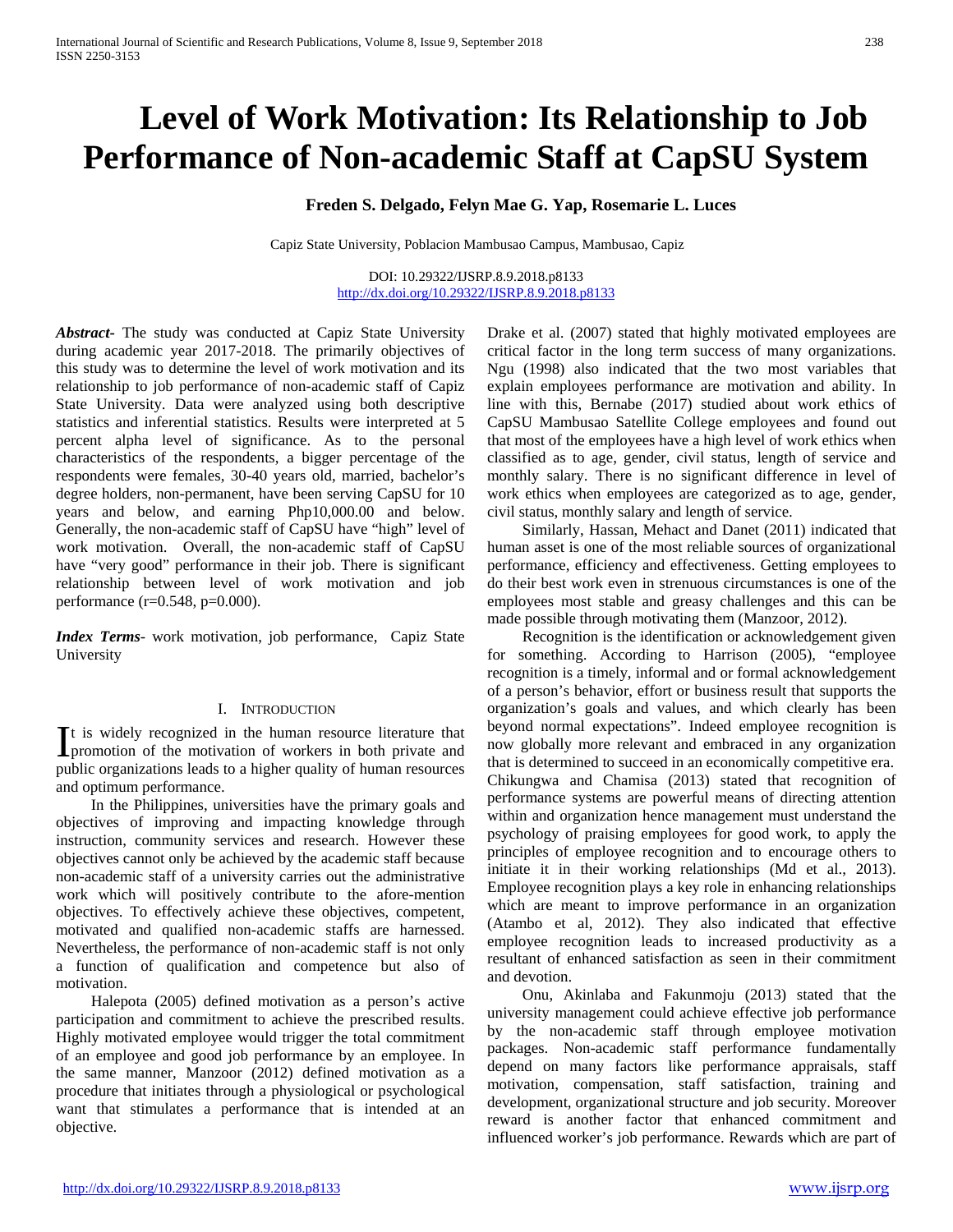motivation can either be intrinsic or extrinsic. Intrinsic rewards (motivations) are derived from within the individual. Intrinsic rewards are those rewards that can be called psychological motivations and examples are individual achievement of goal, recognition, receiving appreciation. Ajila(1997) stated that an intrinsically rewarded person will be committed to his work to the extent of which the job inherently contains tasks that are rewarding to him and will be committed to the extent that he or she can gain external rewards for his or her job performance.

 Effective job performance by the non-academic staff of universities can be achieved through good remuneration (pay) which will increase their employees' performance and thereby increase the organization productivity and delivering of service Maimona (2011).

 Empowerment triggers the motivational spirit of an employee. As stated by Conger and Kanungo (1988) who indicated that empowerment is a motivational concept and define empowerment at an employee as the improvement of employees self-competence. Vogt and Murrel (1990) defined empowerment as the period of improving the decision making ability of the employees through training, education, sharing and team work. Hasan et al. (2011) also pointed out that the purpose of the employee empowerment is to strengthen the achievement motives of the employees and therefore increase their contextual by an employee which result to high job performance by an employee.

 Theories have been elaborated on motivational measures, and their usefulness to increase motivation and resultantly improve workers performance. Human resource management literature has emphasized on human resource performance management approaches to improve performance. The assumption is that in the presence of appropriate motivational measures and good performance management approaches workers performance will increase considerably and consequently the entire organization performance. Thus this study is being conducted. Generlly, this study aimed to determine the level of work motivation and its relationship to job performance of non-academic staff of Capiz State University. Specifically, this study was pursued to answer the following questions1. what is the socio-demographic profile of the respondents in terms of sex, age, marital status, highest educational attainment, status of employment, length of service, and basic salary? 2. What is the level of work motivation of the respondents as an entire group and when classified according to socio-demographic characteristics? 3. What is the job performance of the respondents as an entire group and when classified according to socio-demographic characteristics? 4. Do respondents' socio-demographic characteristics influence their level of work motivation and job performance? and 5.Is there a significant relationship between level of work motivation and job performance?

# II. RESEARCH ELABORATIONS

 This study utilized descriptive-correlation research. The use of this research design was considered appropriate given the view of the nature of this research which aimed to determine the level of motivation and job performance and likewise to ascertain the relationship among the variables.

 This study was conducted at the nine (9) campuses and satellite colleges of Capiz State University. These are Roxas Main Campus, Pontevedra Campus, Burias Campus, Dayao Satellite College, Pilar Satellite College, Tapaz Satellite College, Dumarao Satellite College, Sigma Satellite College and Mambusao Satellite College.

The respondents of the study were 195 randomly selected nonacademic staff from the different offices/departments of the said campuses/colleges.

 A survey-questionnaire consisting three parts was the main instrument of the study. Part I obtained information on respondents' sex, age, marital status, highest educational attainment, status of employment, length of service and basic salary. Part II determined the level of motivation adopted from Gagne, M. et al. (2010) and Part III was the job performance scale adopted from Goodman and Svyantek (1999).

 The data gathered were subjected to statistical analyses using the Statistical Package for Social Sciences (SPSS) software. Descriptive statistical tools used were

frequency count, percentage, mean, and standard deviation. For the inferential analysis, Pearson's r, t-test and Analysis of Variance were utilized. Level of significance was set at 0.10 alpha level.

## III. RESULTS OR FINDINGS

## **Profile of the Respondents**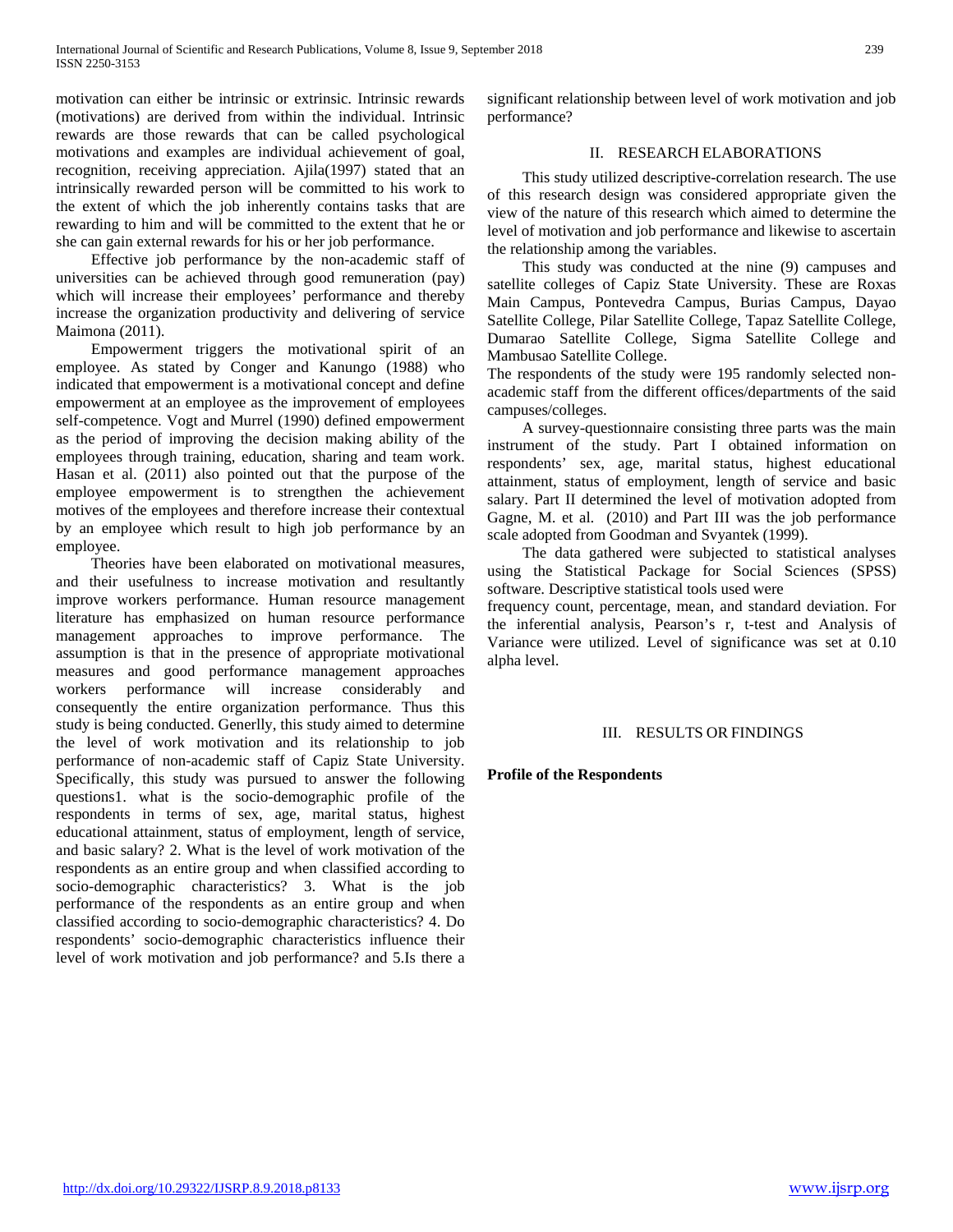| <b>VARIABLES</b>                          |                | <b>FREQUENCY   PERCENTAGE</b> |
|-------------------------------------------|----------------|-------------------------------|
| <b>Sex</b>                                |                |                               |
| Male                                      |                |                               |
| Female                                    | 60<br>135      | 30.8<br>69.2                  |
|                                           |                |                               |
| <b>TOTAL</b><br>Age                       | 195            | 100.0                         |
|                                           |                |                               |
| 20-30 years old                           | 82             | 42.0<br>28.7                  |
| 31-40 years old                           | 56             |                               |
| 41-49 years old<br>50 years old and above | 28<br>29       | 14.4<br>14.9                  |
|                                           |                |                               |
| <b>TOTAL</b><br>$MEAN = 36$ years old     | 195            | 100.0                         |
| <b>Marital Status</b>                     |                |                               |
| Single                                    | 72             | 36.9                          |
| Married                                   | 113            | 58.0                          |
| Widow/er                                  | 8              | 4.1                           |
| Separated                                 | $\overline{2}$ | 1.0                           |
| <b>TOTAL</b>                              | 195            | 100.0                         |
| <b>Highest Educational Attainment</b>     |                |                               |
| Undergraduate                             | 33             | 16.9                          |
| Bachelor's degree                         | 143            | 73.3                          |
| Master's degree                           | 19             | 9.7                           |
| <b>TOTAL</b>                              | 195            | 99.9                          |
| <b>Status of Appointment</b>              |                |                               |
| Permanent                                 | 81             | 41.5                          |
| Non-permanent                             | 114            | 58.5                          |
| <b>TOTAL</b>                              | 195            | 100.0                         |
| <b>Length of Service</b>                  |                |                               |
| 10 years and below                        | 121            | 62.1                          |
| $11-20$ years                             | 47             | 24.1                          |
| 21 years and above                        | 27             | 13.8                          |
| <b>TOTAL</b>                              | 195            | 100.0                         |
| <b>Basic Salary</b>                       |                |                               |
| 10,000 and below                          | 121            | 62.1                          |
| $10,001 - 20,000$                         | 42             | 21.5                          |
| $20,0001$ and above                       | 32             | 16.4                          |
| <b>TOTAL</b>                              | 195            | 100.0                         |
| $MEAN = PhD13,030.11$                     |                |                               |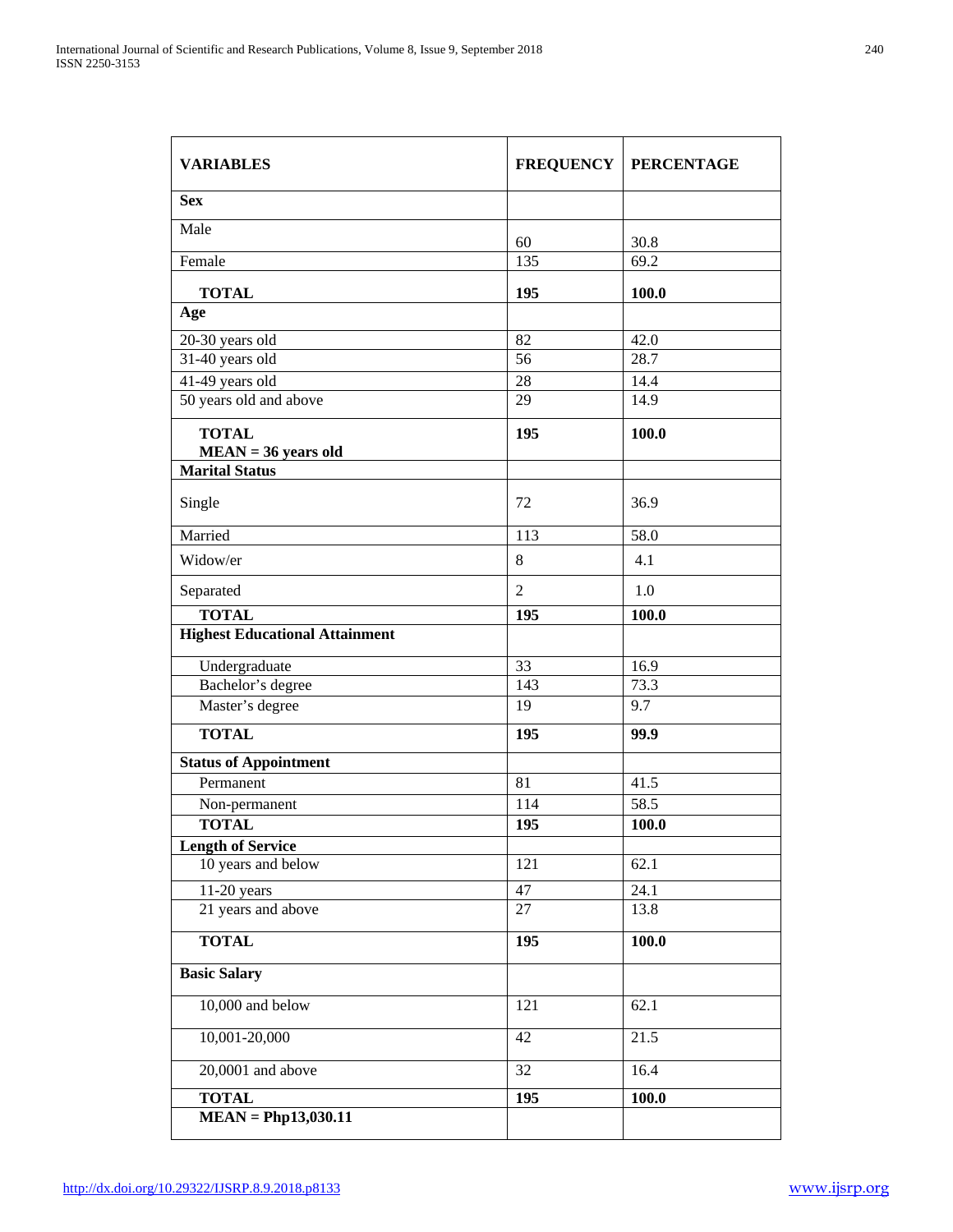More than two-thirds or 69.2 percent of the respondents were females and the rest (30.8%) were males. This indicates that the non-academic staff of CapSU are dominated by females.

 Majority (42.0%) were 20-30 years old; 28.7 percent, 31-40 years old; 14.9 percent, 50 years old and above; and 14.4 percent, 41-49 years old. On the average, non-academic personnel included in the study were 36 years old. It can be inferred that most non-academic staff of CapSU can still be considered young.

 Majority (58.0%) of the respondents were married; more than one-third or 36.9 percent were single; the smallest portion were widow/er (4.1%) and separated (1.0%). This implies that non-academic staff of CapSU have their own family.

 Almost three-fourths (73.3%) of the respondents have finished bachelor's degree; 16.9 percent, undergraduate; and 9.7 percent, master's degree. This implies that majority of the nonacademic staff of CapSU have finished college.

 More than half (58.5%) of the respondents were nonpermanent and only 41.5 percent were permanent. This only shows that majority of the non-academic staff of CapSU do not have Plantilla position and do not have security of tenure.

 Majority (62.1%) of the respondents have been in the service for 10 years and below; less than one-fourth (24.1%), 11- 20 years; and 13.8 percent, 20 years and above. This indicates that majority of the non-academic staff of CapSU have been serving the University not for such a long time.

 Majority (62.1%) of the respondents were receiving Php10, 000.00 and below every month; 21.5 percent, Php10,001.00 to Php20,000.00; and only 16.4 percent were receiving Php20,001.00 and above. On the average, they were receiving Php13,030.11. This amount is just enough for a single individual but not for the entire family. This result can be attributed to the fact that majority of the non-academic staff are non-permanent.

## **Level of Work Motivation**

| <b>Level of MOTIVATION</b> | <b>Frequency</b> | <b>Percentage</b> |
|----------------------------|------------------|-------------------|
| Very High (4.20-5.00)      | 98               | 50.3              |
| $High(3.40-4.19)$          | 80               | 41.0              |
| Average (2.60-3.39)        | 16               | 8.2               |
| Low $(1.80-2.59)$          | 1                | 0.5               |
| <b>TOTAL</b>               | 195              | 100.0             |
| $MEAN = 4.15$ (High)       | $SD = 0.55$      |                   |

 A little over one-half (50.3%) of the respondents had "very high" level of motivation. A little over two-fifths (41.0%) had "high;" 8.2 percent, "average;" and 0.5 percent, "low."

Generally, the respondents had "high" level of motivation. This implies that non-academic staff of CapSU are considerably motivated in their work. Motivation among employees is important in an organization.

## **Level of Work Motivation of the Respondents when Grouped According to Variables**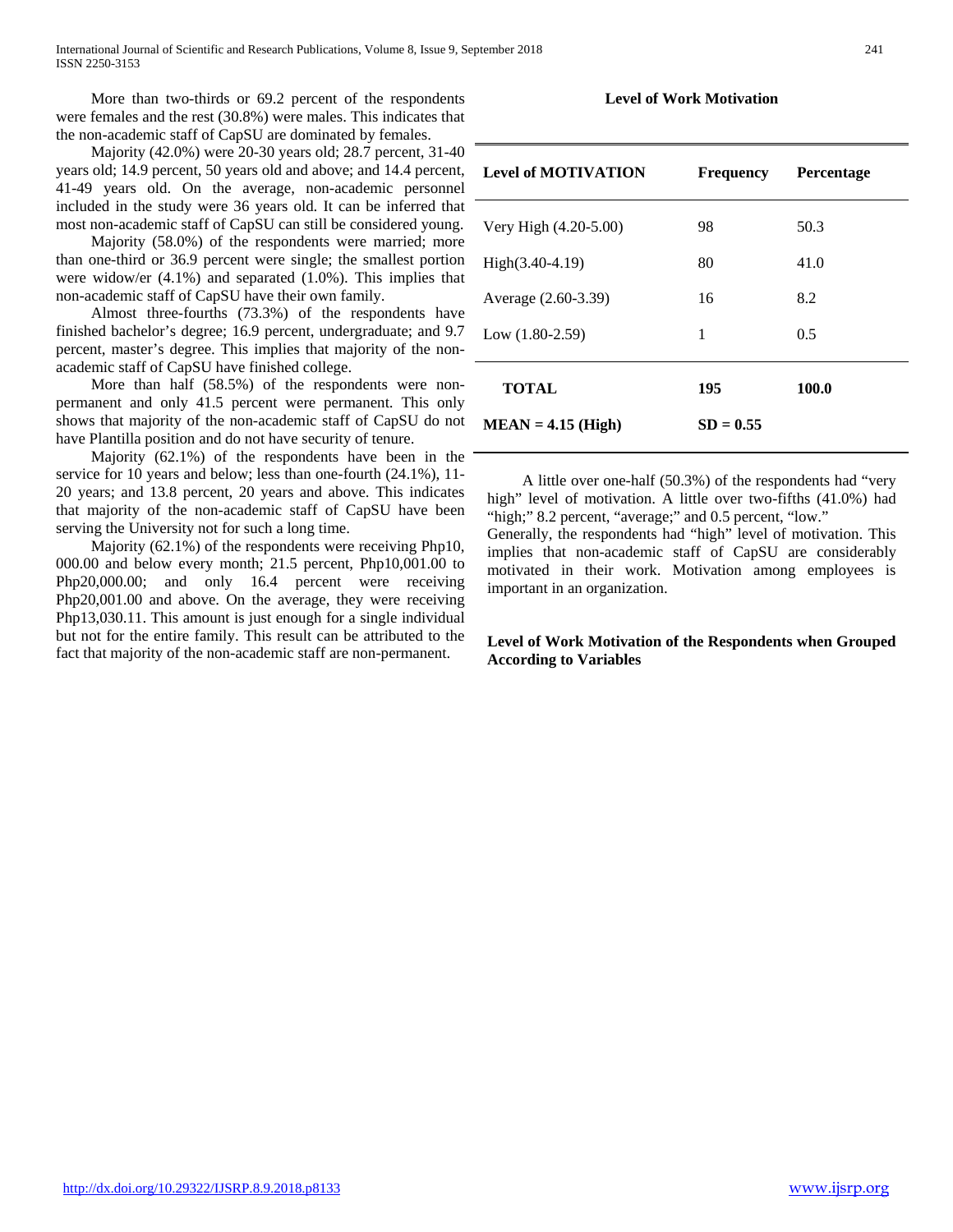| <b>VARIABLES</b>                      | <b>MEAN</b> | <b>VERBAL</b><br><b>INTERPRETATION</b> | <b>SD</b> |
|---------------------------------------|-------------|----------------------------------------|-----------|
| <b>Sex</b>                            |             |                                        |           |
| Male                                  | 4.10        | High                                   | 0.57      |
| Female                                | 4.18        | High                                   | 0.54      |
| Age                                   |             |                                        |           |
| 20-30 years old                       | 4.05        | High                                   | 0.56      |
| 31-40 years old                       | 4.25        | Very high                              | 0.43      |
| 41-49 years old                       | 4.09        | High                                   | 0.69      |
| 50 years old and above                | 4.29        | Very high                              | 0.54      |
| <b>Marital Status</b>                 |             |                                        |           |
| Single                                | 4.14        | High                                   | 0.60      |
| Married                               | 4.13        | High                                   | 0.52      |
| Widow/er/Separated                    | 4.40        | Very high                              | 0.56      |
| <b>Highest Educational Attainment</b> |             |                                        |           |
| Undergraduate                         | 3.98        | High                                   | 0.54      |
| Bachelor's degree                     | 4.17        | High                                   | 0.53      |
| Master's degree                       | 4.27        | Very high                              | 0.70      |
| <b>Status of Employment</b>           |             |                                        |           |
| Permanent                             | 4.20        | Very high                              | 0.56      |
| Non-permanent                         | 4.12        | High                                   | 0.54      |
| <b>Length of Service</b>              |             |                                        |           |
| 10 years and below                    | 4.08        | High                                   | 0.58      |
| $11-20$ years                         | 4.21        | Very high                              | 0.46      |
| 21 years and above                    | 4.36        | Very high                              | 0.51      |
| <b>Basic Salary</b>                   |             |                                        |           |
| 10,000 and below                      | 4.11        | High                                   | 0.54      |
| 10,001-20,000                         | 4.10        | High                                   | 0.49      |
| 20,001 and above                      | 4.38        | Very high                              | 0.63      |

Very High (4.20-5.00)

High (3.40-4.19) Average (2.60-3.39)

Low (1.80-2.59)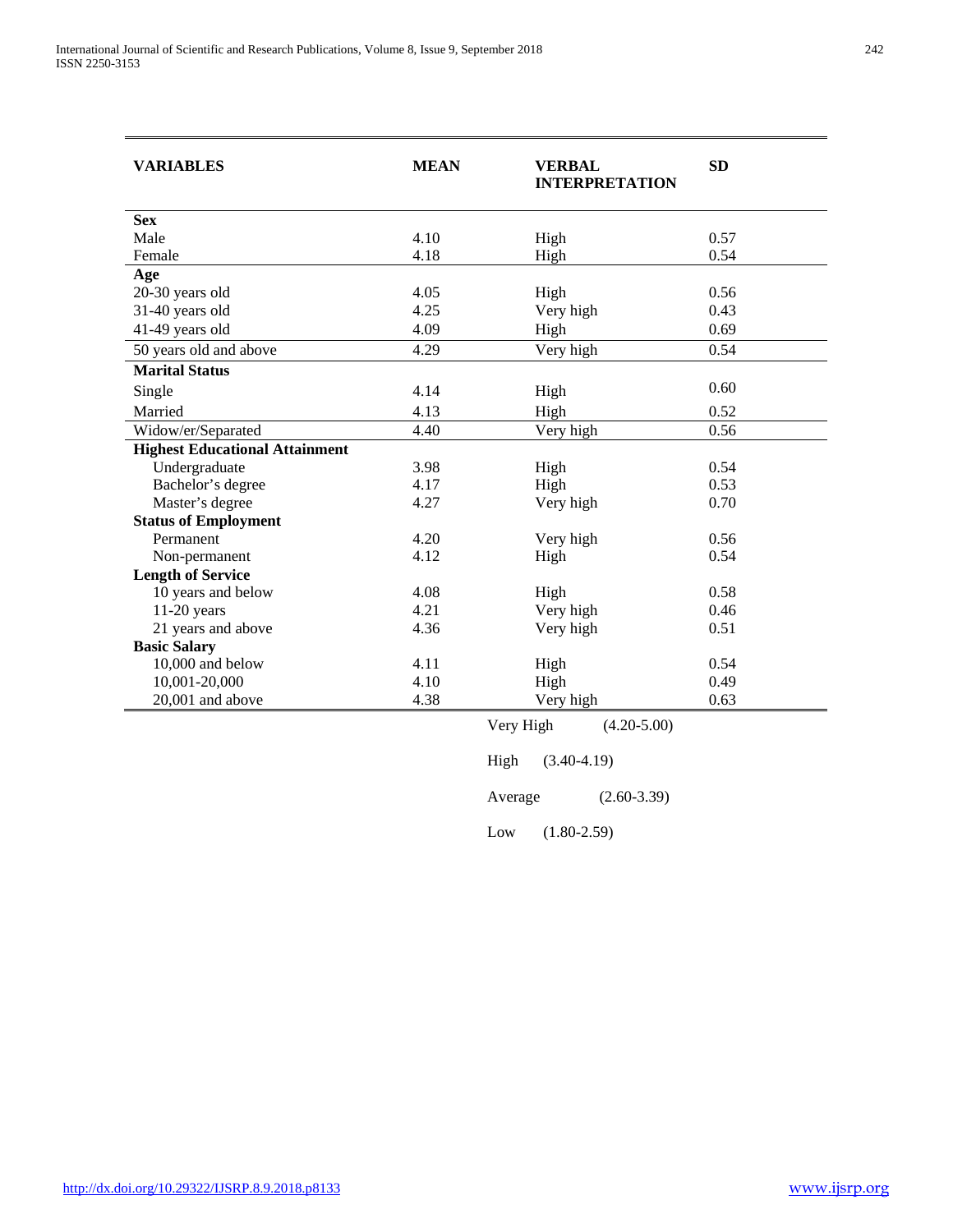Both female  $(\overline{x}=4.18)$  and male  $(\overline{x}=4.10)$  respondents had "high" level of work motivation. Respondents who were 50 years old and above  $(\overline{x}$ =4.29) and And 31-40 years old  $(\overline{x}$ =4.25) had "very high" level of work motivation while those who were 41-49 years old  $(\bar{x}=4.09)$  and 20-30 years old  $(\bar{x}=4.05)$  had "high" level of work motivation.

Respondents who were widow/er or separated  $(\overline{x}=4.40)$ had "very high" level of work motivation while those who were single ( $\overline{x}$ =4.14) and married ( $\overline{x}$ =4.13) had "high" level of work motivation.

Respondents who were master's degree holders  $(\overline{x}$ =4.27) had "very high" level of work motivation while those who finished a bachelor's degree  $(\overline{x}=4.17)$  and were not able to finish college  $(\overline{x}=3.98)$  had "high" level of work motivation.

Those who were permanent  $(\overline{x}=4.20)$  in their job had "very high" level of work motivation while non-permanent personnel ( $\overline{x}$ =4.12) had "high" level of work motivation.

Respondents who were in the service for 21 years and above  $(\overline{x}$ =4.36) and 11-20 years ( $\overline{x}$ =4.21) had "very high" level of work motivation while those serving the University for 10 years and below  $(\overline{x} = 4.08)$  had "high" level of work motivation.

Those who were receiving Php20,001.00 and above  $(\overline{x}$ =4.38) had "very high" level of work motivation while those receiving Php10,000.00 and below  $(\bar{x}=4.11)$  and Php10,001.00-Php20,000.00 ( $\overline{x}$ =4.10) had "high" level of work motivation.

#### **Job Performance**

| <b>JOB PERFORMANCE</b>    | <b>Frequency</b> | <b>Percentage</b> |
|---------------------------|------------------|-------------------|
| Excellent (4.20-5.00)     | 99               | 50.8              |
| Very good (3.40-4.19)     | 90               | 46.2              |
| Good $(2.60-3.39)$        | 6                | 3.1               |
| <b>TOTAL</b>              | 195              | 100.0             |
| $MEAN = 4.19$ (Very good) | $SD = 0.42$      |                   |

 A little over one-half (50.8%) of the respondents had "excellent" job performance. More than two-fifths (46.2%) had "very good;" and 3.1 percent, "good."

 Generally, the respondents had "very good" job performance. This shows that non-academic staff of CapSU are contributing to the University by giving their best in the work assigned to them.

| <b>Job Performance of the Respondents when Grouped</b> |
|--------------------------------------------------------|
| <b>According to Variables</b>                          |

| <b>JOB PERFORMANCE</b>    | <b>Frequency</b> | <b>Percentage</b> |
|---------------------------|------------------|-------------------|
| Excellent (4.20-5.00)     | 99               | 50.8              |
| Very good (3.40-4.19)     | 90               | 46.2              |
| Good $(2.60-3.39)$        | 6                | 3.1               |
| <b>TOTAL</b>              | 195              | 100.0             |
| $MEAN = 4.19$ (Very good) | $SD = 0.42$      |                   |

Female  $(\overline{x}=4.22)$  respondents had "excellent" job performance while and males  $(\overline{x}$ =4.15) had "very good."

Respondents aged 41-49 years old  $(\overline{x}=4.2)$ , 31-40 years old  $(\overline{x}$ =4.21), and 50 years old and above  $(\overline{x}$ =4.2) had "excellent" job performance while those aging 20-30 years old  $(\overline{x}=4.17)$  had "very good" job performance.

Respondents who were widow/er/separated  $(\overline{x}=4.43)$  and single  $(\overline{x} = 4.23)$  had "excellent" job performance while married ones  $(\overline{x}$ =4.15) had "very good" job performance.

Those who were master's degree holders  $(\overline{x}=4.35)$  had "excellent" job performance while those who finished only college ( $\overline{x}$ =4.19) and have no college degree ( $\overline{x}$ =4.11) had "very good" job performance.

Respondents with permanent  $(\overline{x}=4.21)$  employment status had "excellent" job performance while those who were not yet permanent ( $\overline{x}$ =4.19) in the job had "very good" job performance.

 Those who have been serving the University for 11-20 years ( $\overline{x}$ =4.25) and 21 years and above ( $\overline{x}$ =4.24) had "excellent" job performance while those who have been in the service for 10 years and below  $(\overline{x}=4.16)$  had "very good" job performance.

Respondents receiving Php20,001.00 and above  $(\overline{x}=4.30)$ had "excellent" job performance while those receiving Php10,000.00 and below  $(\overline{x}=4.18)$  and Php10,001.00-Php20,000.00 ( $\overline{x}$ =4.15) had "very good" job performance.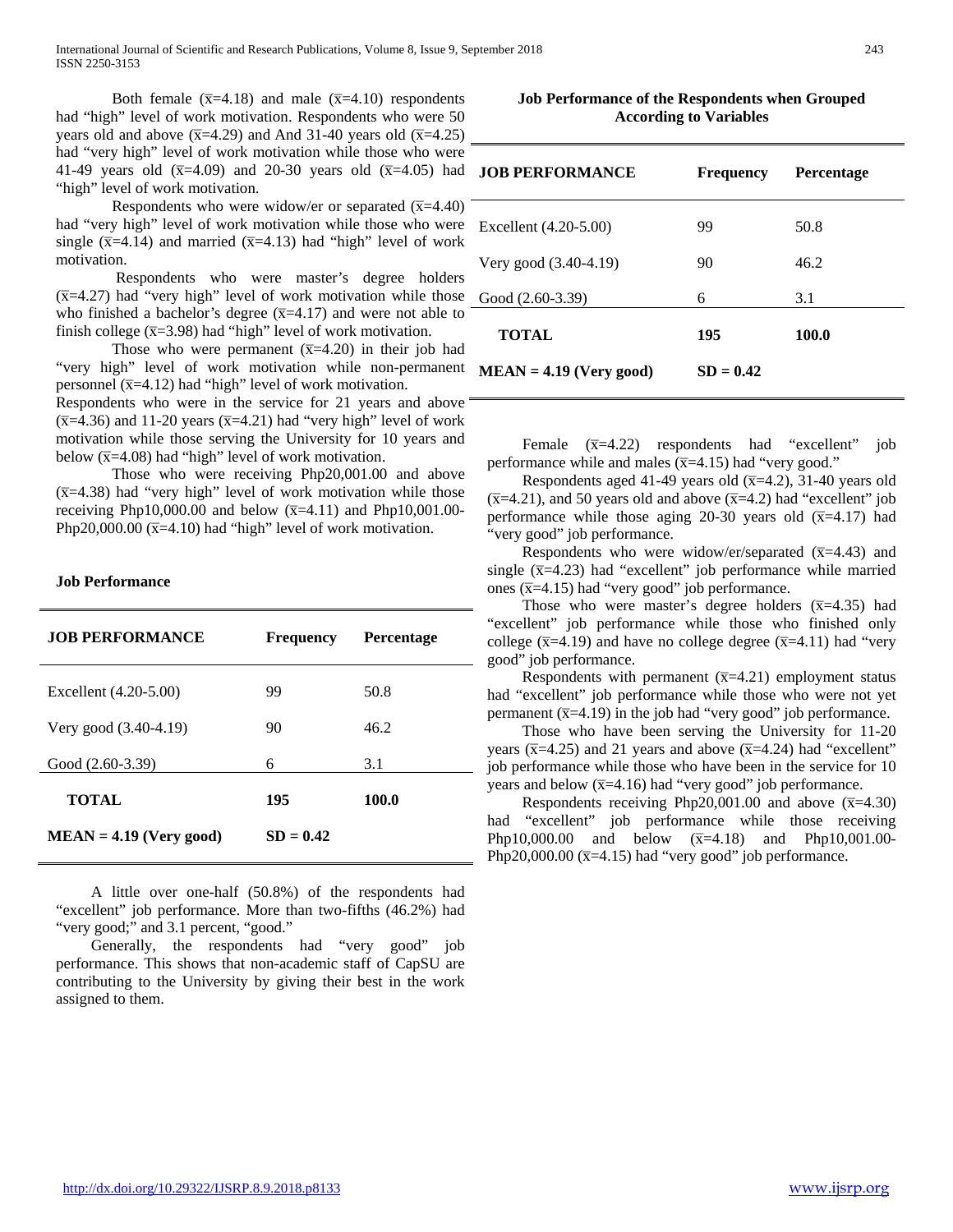| <b>VARIABLES</b>                                              | <b>STATISTICAL</b><br><b>TOOLS</b>           | <b>COMPUTED</b><br>VALUE                        | $SIG.P-$<br><b>VALUE</b> |
|---------------------------------------------------------------|----------------------------------------------|-------------------------------------------------|--------------------------|
| Sex                                                           | t-test                                       | $-0.940^{\text{ns}}$                            | 0.349                    |
| Age<br>Marital Status<br>Highest<br>Educational<br>Attainment | <b>ANOVA</b><br><b>ANOVA</b><br><b>ANOVA</b> | $2.184*$<br>1.080 <sup>ns</sup><br>$2.096^{ns}$ | 0.091<br>0.342<br>0.126  |
| of<br>Status<br>Employment                                    | t-test                                       | $0.996^{ns}$                                    | 0.320                    |
| of<br>Length<br>Service<br><b>Basic Salary</b>                | <b>ANOVA</b><br><b>ANOVA</b>                 | 3.234<br>$3.426*$                               | 0.042<br>0.035           |

| Differences in the Level of Work Motivation when Grouped |
|----------------------------------------------------------|
| <b>According to Variables</b>                            |

 There were no significant differences in the level of work motivation of the non-academic staff of CapSU when grouped according to sex (x=-0.940; p=0.349), marital status (x=-1.080;  $p=0.342$ ), highest educational attainment (x=2.096; r=0.126), and status of employment ( $x=0.996$ ;  $r=0.320$ ). This means that sex, marital status, highest educational attainment, and status of employment do not influence the level of motivation of the nonacademic staff of the University.

 However, significant differences in the level of work motivation were found when respondents were grouped according to age  $(x=2.184; r=0.091)$ , length of service  $(x=3.234;$  $r=0.042$ ), and basic salary (x=3.426; r=0.035).

 Older employees were found to be more motivated in their work than younger ones. This simply shows that they have learned to love their job and as they age they have developed the desire or willingness to work. This also implies that work motivation does not decline with age. This result affirms the findings of Boumans et al. (2011). They studied age differences in work motivation and job satisfaction: the influence of age on the relationships between work characteristics and workers outcomes. Their respondents were 1036 workers of a Dutch multinational organization. They results indicated that "the positive correlation between motivating potential scores and motivation was stronger for older than for younger employees." They concluded that "older employees seemed to be more satisfied intrinsically with their jobs than younger employees."

 Those who have been serving the University for quite a long time had higher level of motivation than those who have been in the service for a short span of time. Length of service goes with age. As employees stay long in the service, they become older. Since older employees are more motivated than younger ones (Boumans et al., 2011), it can also be concluded that the more they stay long in their job, the more they become motivated. They have enjoyed their job and the benefits they receive could have influenced them to work well. If they have no desire or willingness to do their job, they would have left and looked for another work.

 Respondents' basic salary also influenced their level of motivation. Those who were receiving bigger amount showed to have higher level of motivation than their colleagues not receiving as much as they do. This goes to show than salary is a factor that drives motivation among employees. The bigger amount they receive, the more they are motivated in their job. This result is supported by some findings of similar researches.

## **Differences in the Job Performance when Grouped According to Variables**

| <b>VARIABLES</b>                     | STATISTICAL<br><b>TOOLS</b> | <b>COMPUTED</b><br>VALUE | $SIG.P-$<br><b>VALUE</b> |
|--------------------------------------|-----------------------------|--------------------------|--------------------------|
| <b>Sex</b>                           | t-test                      | $-0.940^{\text{ns}}$     | 0.349                    |
| Age                                  | <b>ANOVA</b>                | $2.184*$                 | 0.091                    |
| <b>Marital Status</b>                | <b>ANOVA</b>                | 1.080 <sup>ns</sup>      | 0.342                    |
| Highest<br>Educational<br>Attainment | <b>ANOVA</b>                | $2.096^{ns}$             | 0.126                    |
| οf<br>Status<br>Employment           | t-test                      | $0.996^{ns}$             | 0.320                    |
| of<br>Length<br>Service              | <b>ANOVA</b>                | $3.234$ <sup>*</sup>     | 0.042                    |
| <b>Basic Salary</b>                  | <b>ANOVA</b>                | $3.426*$                 | 0.035                    |

 There were no significant differences in the level of work motivation of the non-academic staff of CapSU when grouped according to sex (x=-1.069; p=0.287), age (x=0.247; p=0.864), highest educational attainment (x=1.992; r=0.126), status of employment  $(x=0.325; r=0.745)$ , length of service  $(x=0.909;$ r=0.405), and basic salary ( $x=1.380$ ; r=0.254). This means that sex, age, highest educational attainment, status of employment, length of service, and basic salary do not influence the job performance of the non-academic staff of the University.

 On the other hand, there was a significant difference in the job performance of the respondents when grouped according to marital status  $(x=2.357; r=0.097)$ . This means that job performance is affected by marital status. Respondents who are widow/er, separated, and single perform better in their job than those who are married. This may mean that employees who have no husband or wife can focus in their work and are able to give their best.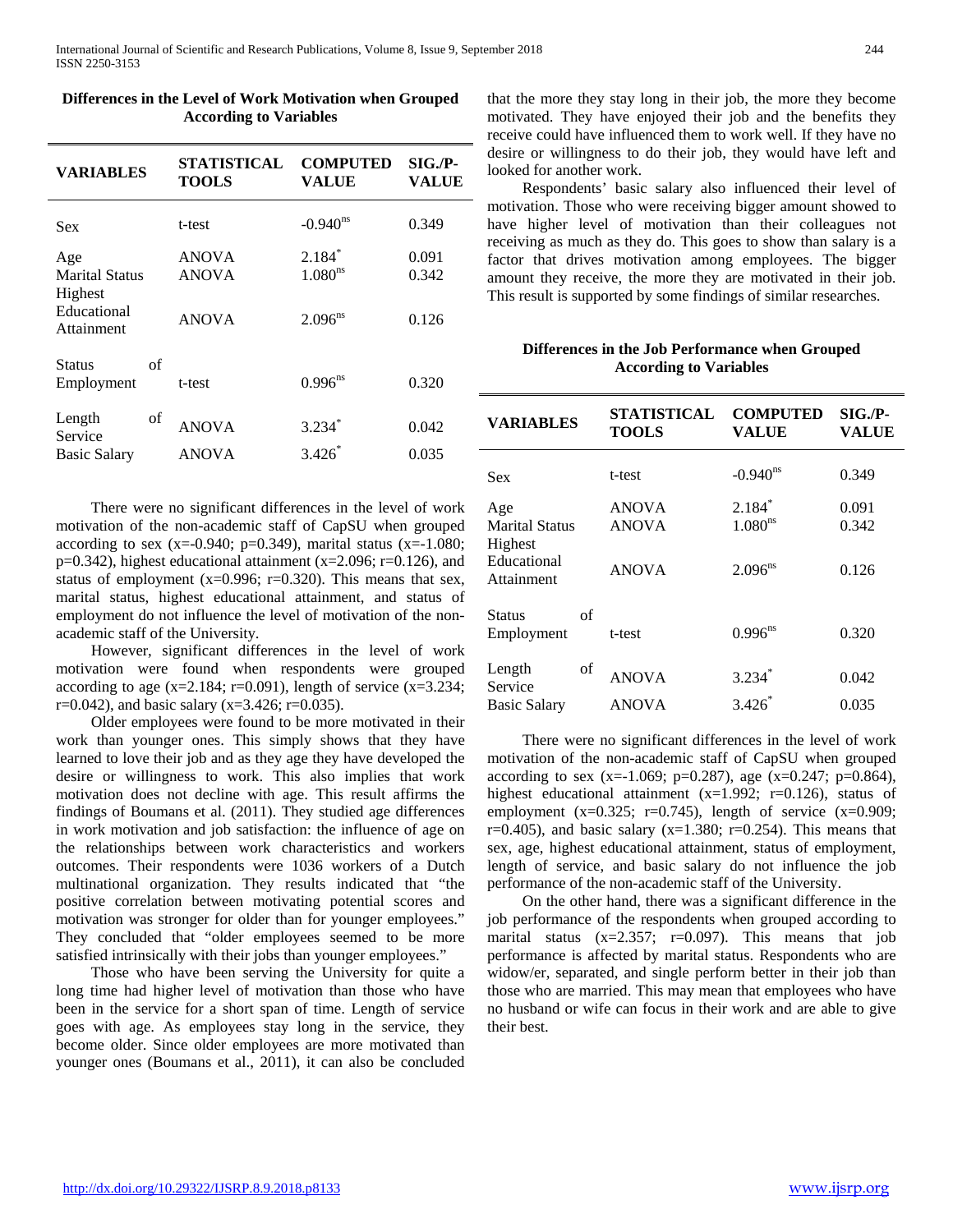| <b>VARIABLES</b>       | <b>LEVEL OF MOTIVATION</b> |        | <b>JOB PERFORMANCE</b> |        |
|------------------------|----------------------------|--------|------------------------|--------|
|                        |                            | r prob |                        | r prob |
| Level of Motivation    | 1.00                       |        | $0.548**$              | 0.000  |
| <b>Job Performance</b> | $0.548**$                  | 0.000  | 1.00                   |        |

#### **Relationship between Level of Work Motivation and Job Performance**

\*\* - Significant at the 0.01 level (2-tailed)

 There was a significant relationship between level of motivation and job performance,  $r=0.548$ ,  $p=0.000$ . This implies that work motivation influences job performance. Employees who are highly motivated in their work are able to show excellent performance in their job. Motivation is important in order to come up with excellent results in the job.

#### IV. CONCLUSIONS

Based the on findings of the study, the researchers have come up with the following conclusions:

- 1. A bigger percentage of the respondents were females, 30-40 years old, married, bachelor's degree holders, non-permanent, have been serving CapSU for 10 years and below, and earning Php10,000.00 and below.
- 2. Generally, the non-academic staff of CapSU have "high" level of work motivation. This implies that nonacademic staff of CapSU are considerably motivated in their work. There is something that causes them to do the work assigned to them. Something, extrinsic or intrinsic, gives them the desire and willingness to do their job.
- Overall, the non-academic staff of CapSU have "very good" performance in their job. It is always expected that employees should give the best of their ability in the work assigned to them. Interestingly, the nonacademic staff of the University are doing very good, and this can contribute for the University to attain its goals.
- 4. There is significant relationship between level of work motivation and job performance. Employees who are highly motivated in their work are able to show excellent performance in their job. Motivation among employees is important because it can lead to better performance in their job.

#### **REFERENCES**

[1] Bernabe, C. (2017). Level of Work Ethics among Employees of Capiz State University- Mambusao Satellite College. International Journal of

Scientific and Research Publications, Volume 7, Issue 9, September 2017 , ISSN 2250- 3153. www.ijsrp.org

- [2] Boumans, N.P. et al (2011) Age Differences in Work Motivation and Job Satisfaction: The Influence of Age on the Relationship between Work Characteristics and Workers Outcomes. International Journal of Aging Human Development.www.ncbi.nim.nih.gov.pubmed.22474915.
- [3]
- [4] Ismail, H. & El Nakkache, L. (2014). Extrinsic and intrinsic job factors: Motivation and satisfaction in a developing Arab country – the case of Lebanon. Journal of Applied Management and Entrepreneurship, 19(1), 66- 82.
- [5] Pepe, M. (2010). The impact of extrinsic motivation dissatisfiers on employee level of job satisfaction and commitment resulting in the intent to turnover. Journal of Business & Economics Research (JBER), 8(9).
- [6] Anyim, C. F., Chidi, O. C., & Badejo, A. E. (2012). Motivation and employees' performance in the public and private sectors in Nigeria. International Journal of Business Administration, 3(1), p31.
- [7] Adelakun, Y. (2014). Motivation and workers' Performance in organization: A case study of step development limited, Lagos, Nigeria. Social and Basic Sciences Research Review, 2(8), 341-350.
- [8] Helepota, H.A. (2005) Motivational Theories and their Application in Construction and Cost Engineering, Vol. 47,No. 3 pp.14-35.
- [9] Manzoor, Q. (2012). Impact of Employees Motivation on Organizational Effectiveness. Journal of Management and strategy. No 1, Vol. 3, PP 2157- 6068.
- [10] Ngu, S.M. (1998). Motivation Theory and Workers Compensation in Nigeria. Zaria: ABU Press
- [11] Drake, A. R., Wong, J. and Salter B. S. (2007). Empowerment, Motivation, and Performance: Examining the Impact of Feedback and Incentives on Non-management Employees at University of Cincinnati, USA. Journal of Behavioral Research in Accounting, 19, 71-89
- [12] Hasan, T., Mehmet, A. and Demet, C. (2011). The Effect of Employees on Achievement Motivation and the Contextual Performance of Employees. An African Journal of Business Management. Vol. 5(15), pp.6318-6329.
- [13] Chikungwa, T. and Chamisa, S. F. (2013). An Evaluation of Recognition on Performance as a Motivator: A case of Eastern Cape Higher Education Institution. Mediterranean Journal of Social Sciences. No 14, Vol. 4.

### **AUTHORS**

**First Author** – Freden S. Delgado, Capiz State University, Poblacion Mambusao Campus, Mambusao, Capiz **Second Author** – Felyn Mae G. Yap, Capiz State University, Poblacion Mambusao Campus, Mambusao, Capiz **Third Author** – Rosemarie L. Luces, Capiz State University, Poblacion Mambusao Campus, Mambusao, Capiz